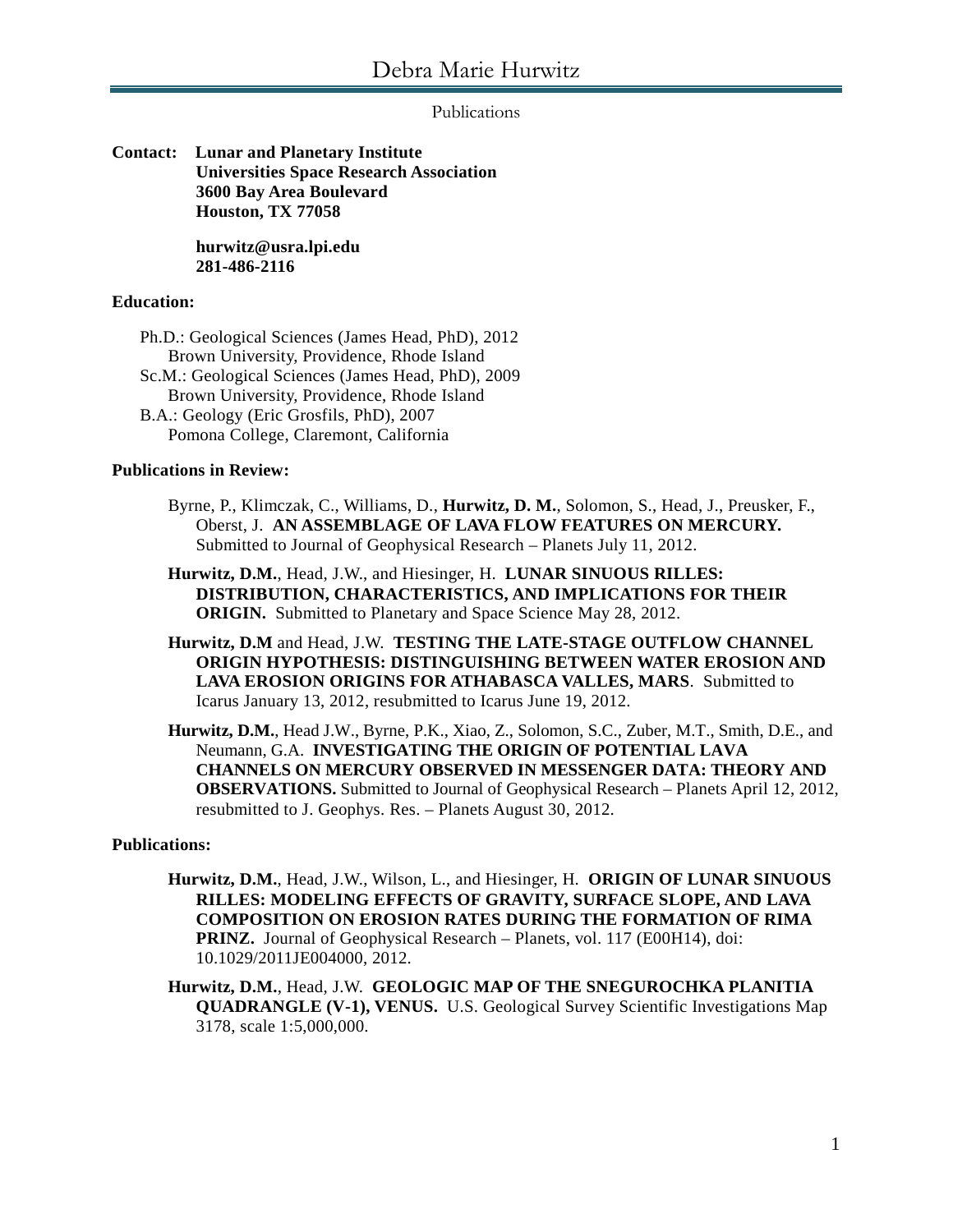- Blewett, D.T., Chabot, N.L., Denevi, B.W., Ernst, C.M., Head, J.W., Izenberg, N.R., Murchie, S.L., Solomon, S.C., Nittler, L.R., McCoy, T.J., Xiao, Z., Baker, D.M.H., Fassett, C.I., Braden, S., Oberst, J., Scholten, F., Preusker, F., **Hurwitz, D.M**. **HOLLOWS ON MERCURY: MESSENGER EVIDENCE FOR GEOLOGICALLY RECENT VOLATILE-RELATED ACTIVITY.** Science, vol. 333, pg. 1856, 2012. My contributions involved initial observations of examples of "hollows" features and analogs observed on other planetary surfaces including Mars, Earth, and Venus.
- Head, J.W., Chapman, C.R., Strom, R.G., Fassett, C.I., Denevi, B.W., Blewett, D.T., Ernst, C.M., Watters, T.R., Solomon, S.C., Murchie, S.L., Prockter, L.M., Chabot, N.L., Gillis-Davis, J.J., Whitten, J.L., Goudge, T.A., Baker, D.M.H., **Hurwitz, D.M.**, Ostrach, L.R., Xiao, Z., Merline, W.J., Kerber, L., Dickson, J.L., Oberst, J., Byrne, P.K., Klimczak, C., Nittler, L.R. **FLOOD VOLCANISM IN THE NORTHERN HIGH LATITUDES OF MERCURY REVEALED BY MESSENGER.** Science, vol. 333, pg. 1853, 2012. My contributions involved observations of vents adjacent to the volcanic plains and observations and analysis of flow features in the plains.
- **Hurwitz, D.M.**, Fassett, C., Head, J.W., and Wilson, L. **FORMATION OF AN ERODED LAVA CHANNEL WITHIN AN ELYSIUM PLANITIA IMPACT CRATER: DISTINGUISHING BETWEEN A MECHANICAL AND THERMAL ORIGIN**. Icarus, vol. 210, pg. 626-634, 2010.
- Grosfils, E.B., Long, S.M., Venechuk, E.M., **Hurwitz, D.M.**, Richards, J.W., Kastl, B., Drury, D.E., and Hardin, J. **GEOLOGIC MAP OF THE GANIKI PLANITIA QUADRANGLE (V-14), VENUS**: U.S. Geological Survey Scientific Investigations Map 3121, scale 1:5,000,000, 1 sheet, includes pamphlet [\[http://pubs.usgs.gov/sim/3121/\]](http://pubs.usgs.gov/sim/3121/), 2010.
- Head, J.W., Murchie, S.L., Prockter, L.M., Solomon, S.C., Strom, R.G., Chapman, C.R., Watters, T.R., Blewett, D.T., Gillis-Davis, J.J., Fassett, C.I., Dickson, J.L., **Hurwitz, D.M.**, Ostrach, L.R. **EVIDENCE FOR INTRUSIVE ACTIVITY ON MERCURY FROM THE FIRST MESSENGER FLYBY**. Earth and Planetary Science Letters, 285(3-4), 251-262, 2009.
- **Hurwitz, D.M.**, Long, S.M., Grosfils, E.B. **THE CHARACTERISTICS OF MAGMA RESERVOIR FAILURE BENEATH A VOLCANIC EDIFICE.** Journal of Volcanology and Geothermal Research, 188, 379-394, 2009.

#### **Meeting Contributions:**

- **Hurwitz, D.M.**, Head, J.W., Byrne, P.K., Xiao, Z. **POTENTIAL FOR LAVA EROSION ON MERCURY: MODELING THE FORMATION OF BOTH SMALL AND LARGE**  LAVA CHANNELS. 43<sup>rd</sup> Lunar and Planetary Science Conference, poster presentation, abstract #1055, March 2012.
- **Hurwitz, D.M.**, Head, J.W., **TESTING THE LATE-STAGE OUTFLOW CHANNEL ORIGIN HYPOTHESIS: INVESTIGATING BOTH WATER EROSION AND LAVA EROSION ORIGINS FOR ATHABASCA VALLES, MARS.** 43<sup>rd</sup> Lunar and Planetary Science Conference, oral presentation, abstract #1056, March 2012.
- **Hurwitz, D.M.**, Head, J.W., Hiesinger, H., and Wilson, L., **TIMING OF LUNAR SINUOUS RILLE FORMATION: IMPLICATIONS FOR LUNAR VOLCANIC EVOLUTION**. Lunar Science Forum, July, 2011.